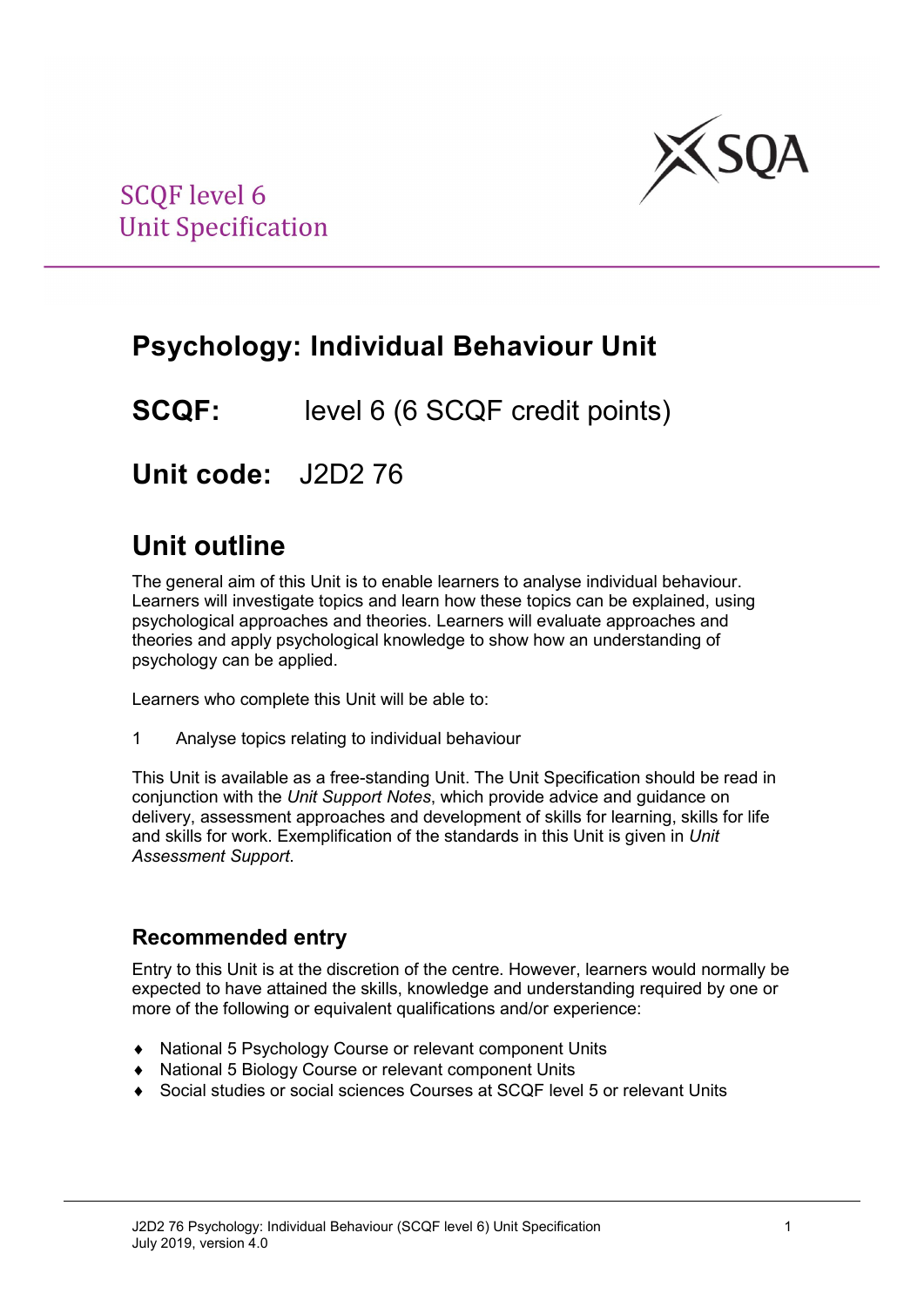# **Equality and inclusion**

This Unit Specification has been designed to ensure that there are no unnecessary barriers to learning or assessment. The individual needs of learners should be taken into account when planning learning experiences, selecting assessment methods or considering alternative evidence. For further information, please refer to the *Unit Support Notes.*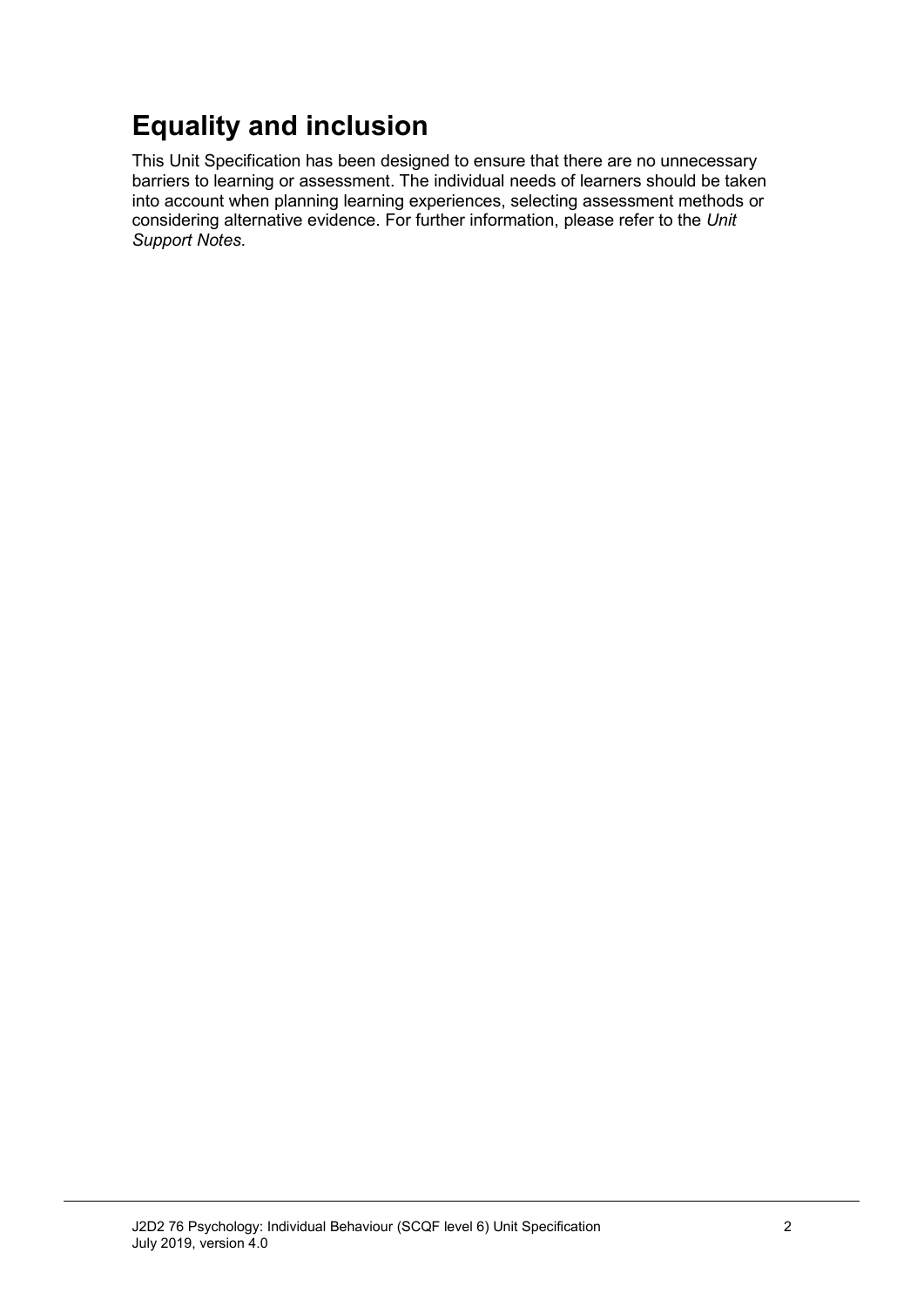# **Standards**

### **Outcomes and assessment standards**

### **Outcome 1**

The learner will:

### **1 Analyse topics relating to individual behaviour by:**

- 1.1 Explaining a topic relevant to individual behaviour, using psychological approaches and theories
- 1.2 Evaluating the use of approaches and theories, to explain the behaviour<br>1.3 Explaining, with supporting evidence, how psychological knowledge can
- Explaining, with supporting evidence, how psychological knowledge can be applied

### **Evidence Requirements for the Unit**

Assessors should use their professional judgement, subject knowledge and experience, and understanding of their learners, to determine the most appropriate ways to generate evidence and the conditions and contexts in which they are used.

Exemplification of assessment is provided in *Unit Assessment Support.* Advice and guidance on possible approaches to assessment is provided in the *Unit Support Notes.*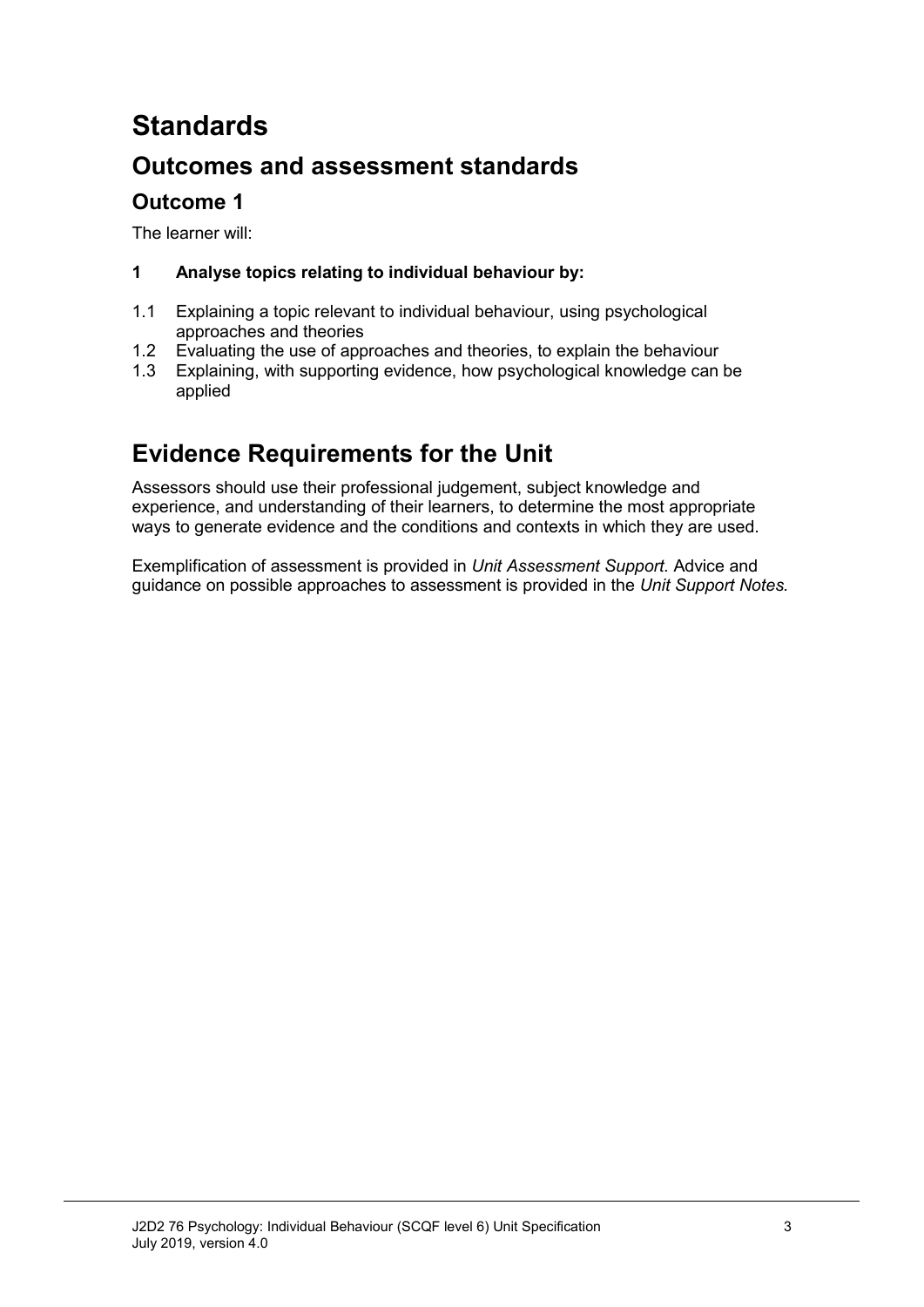## **Development of skills for learning, skills for life and skills for work**

It is expected that learners will develop broad, generic skills through this Unit. The skills that learners will be expected to improve on and develop through the Unit are based on SQA's Skills Framework: Skills for Learning, Skills for Life and Skills for Work and are drawn from the main skills areas listed below. These must be built into the Unit where there are appropriate opportunities.

#### **1 Literacy**

1.2 Writing

#### **3 Health and wellbeing**

3.1 Personal learning

#### **5 Thinking skills**

- 5.3 Applying
- 5.4 Analysing and evaluating

Amplification of these is given in SQA's *Skills Framework: Skills for Learning, Skills for Life and Skills for Work.* The level of these skills should be at the same SCQF level as the Unit and be consistent with the SCQF level descriptor. Further information on building in skills for learning, skills for life and skills for work is given in the *Unit Support Notes.*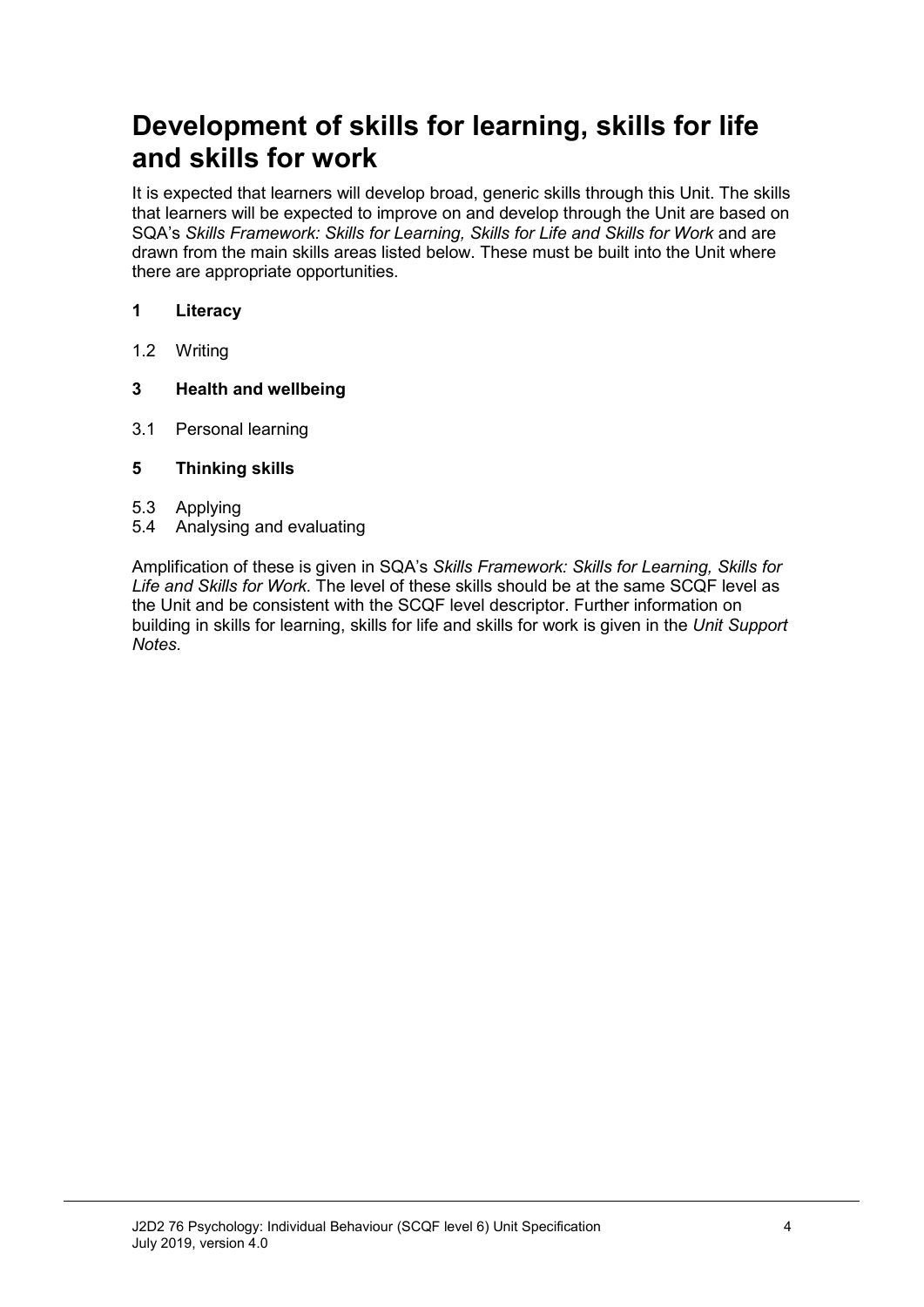# **Appendix: Unit support notes**

### **Introduction**

These support notes are not mandatory. They provide advice and guidance on approaches to delivering and assessing this Unit. They are intended for teachers and lecturers who are delivering this Unit. They should be read in conjunction with:

- ♦ the *Unit Specification*
- ♦ the *Unit Assessment Support packs*

## **Developing skills, knowledge and understanding**

Teachers and lecturers are free to select the skills, knowledge, understanding and contexts which are most appropriate for delivery in their centres.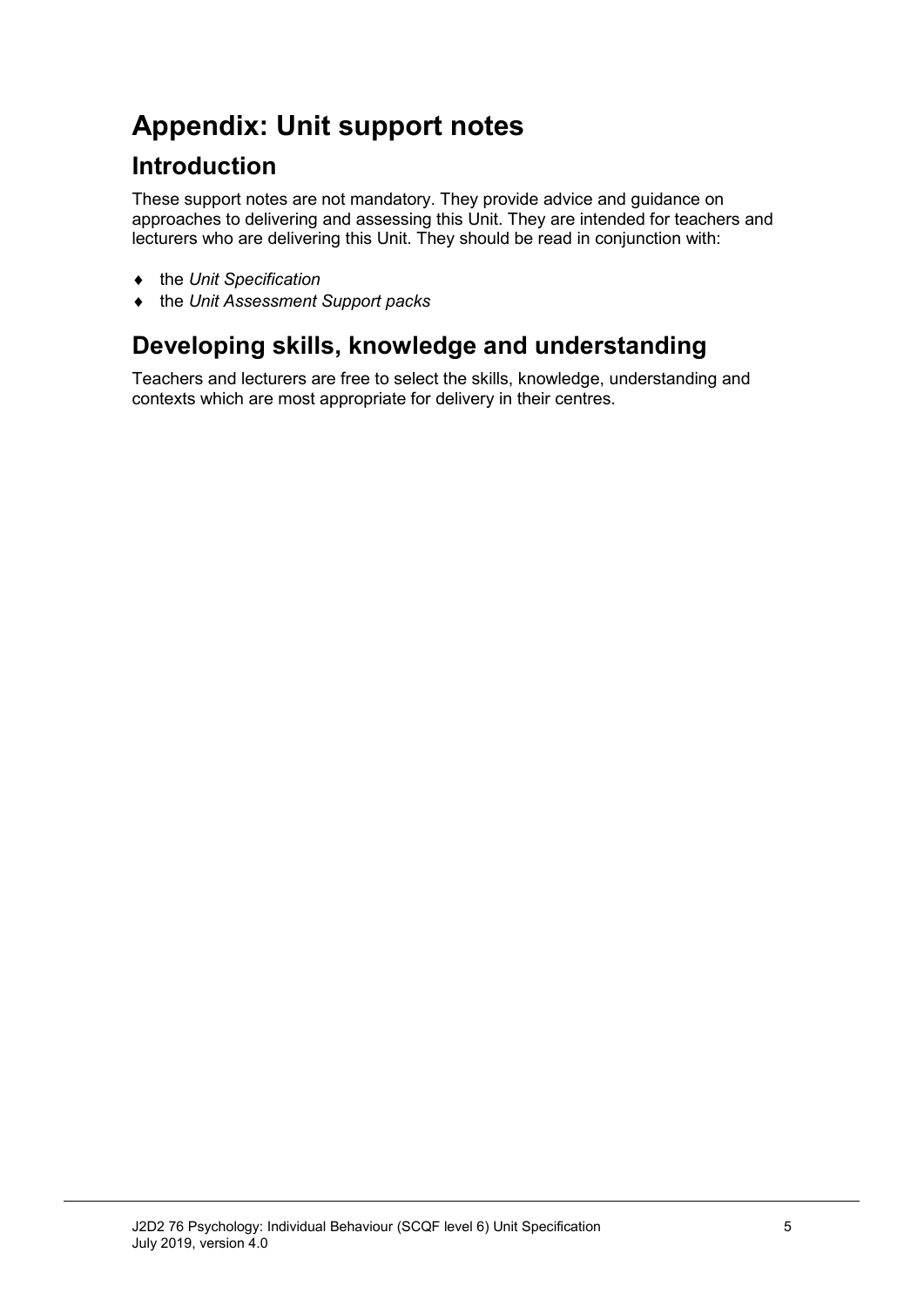## **Approaches to learning and teaching**

This Unit is designed to provide flexibility and choice for both the learner and delivering centre. Approaches to learning and teaching should enhance opportunities for all learners to achieve their full potential, whether working in a whole-class, small group or supported selfstudy situation.

It is good practice to use a variety of learning and teaching methods so that learners' interest and motivation are maintained and individual preferences for different learning styles are promoted. Throughout learning and teaching activities, account should be taken of the prior knowledge that learners may have.

Tasks should be open to allow for personalisation and choice as well as enabling learners to work at a suitable pace with appropriate support. Discussion groups or personal investigation and research are excellent ways of promoting some independence in learning. Learners have the opportunity to study individual behaviour topics in this Unit, with scope for personalisation in the choice of topics.

At this level, secondary sources such as textbooks will be more suitable than original research articles. Many learners will be new to the terminology used in psychology, and should be guided towards suitable sources of information; they may not be aware that general-interest articles and websites are often biased, inaccurate or incomplete. As a general guideline, it should be possible to obtain a full research citation from the sources used.

Learners should be encouraged to contribute to their own learning and to present their work using a range of sources of evidence. There are many possible sources that can be referred to, including: textbooks, published articles and research-based web articles.

Learning and teaching approaches should support [Curriculum for Excellence's four](http://www.ltscotland.org.uk/understandingthecurriculum/whatiscurriculumforexcellence/thepurposeofthecurriculum/index.asp)  [capacities](http://www.ltscotland.org.uk/understandingthecurriculum/whatiscurriculumforexcellence/thepurposeofthecurriculum/index.asp) to enable each learner to develop as a successful learner, a confident individual, a responsible citizen and an effective contributor.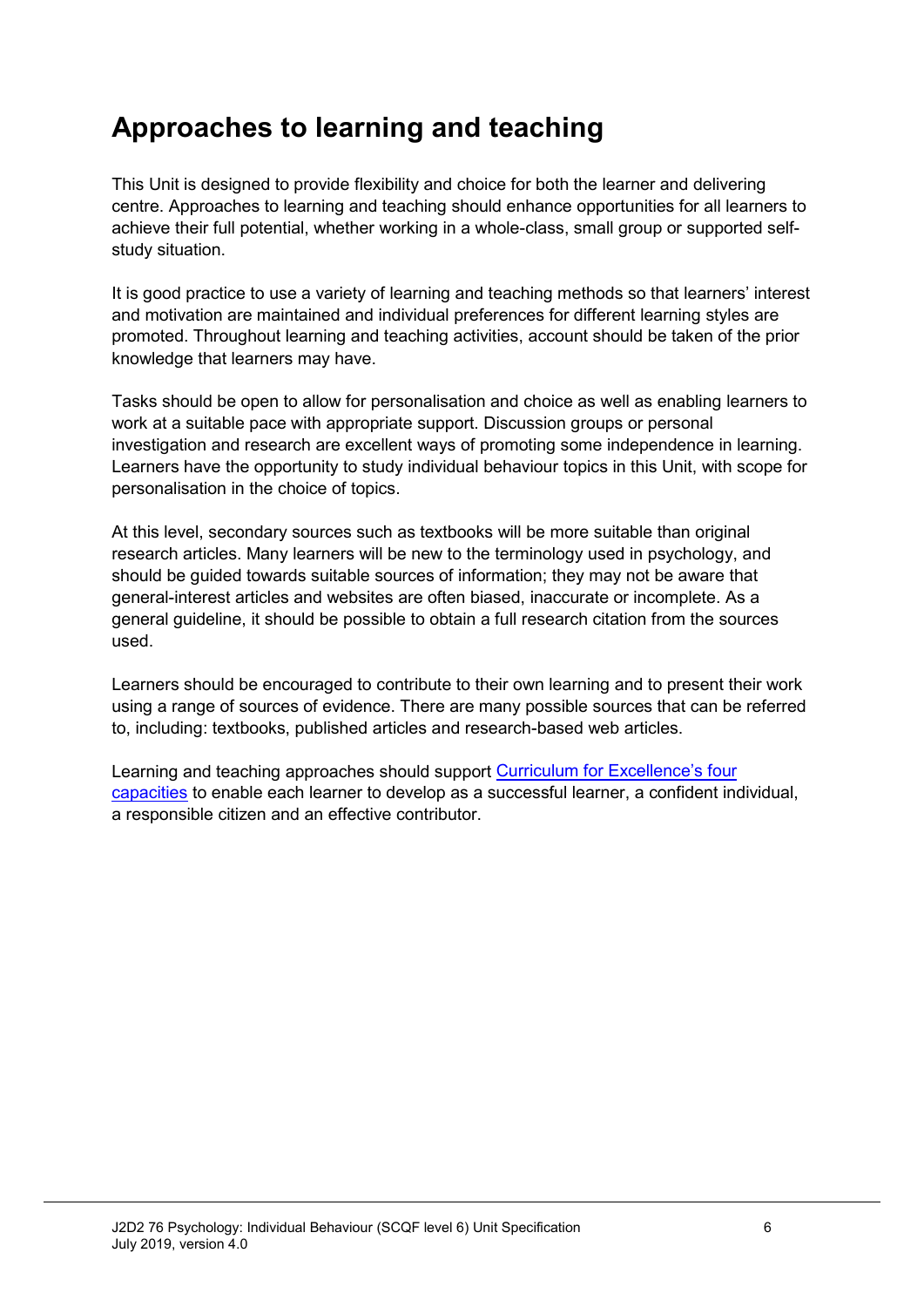Suggested learning and teaching activities could include learners:

- ♦ mind mapping of prior knowledge of the topic
- ♦ holding a group or class debate based on which approach is best at explaining a particular topic
- ♦ using Venn diagrams on paper to note down similarities/overlaps and differences between approaches
- ♦ undertaking a 'taboo' activity where approaches/topics must be explained without using certain key words
- $\bullet$  being involved in role-play activities where learners play the role of a major theorist from an approach, and discuss current news issues
- ♦ creating a set of cards with approaches and behaviours which learner can pick from, and attempting to explain the behaviour/topic from the approach
- ♦ watching videos/documentaries on the origins of the approaches
- ♦ completing worksheets with gap-fills on the approaches/topics
- ♦ creating visual displays, eg academic posters or 3D displays on one or more approaches, showing the main researchers
- ♦ using textbooks or internet to find evidence for/against the approaches
- ♦ comparing the relative merits of the approaches in a presentation or essay
- ♦ maintaining a sleep and dream diary for discussion and possible linkages with known facts about sleep and dreams

#### **Knowledge and understanding**

This Unit develops an understanding of the different approaches to Psychology, two of which should be studied for each topic.

Suitable approaches may include: behaviourist; biological; cognitive; developmental; humanistic or psychodynamic. It may also be appropriate to explain to learners that approaches may complement one another and so a combination of approaches may be used, as in cognitive behaviour therapy. Explanations of approaches should be appropriate to SCQF level 6.

For the biological approach, learners need to know:

- $\bullet$  key historical research in the approach
- ♦ the role of brain areas in behaviour
- ♦ factors that affect brain function; eg how chemical stimulants, depressants, or environmental factors such as noise

For the cognitive approach, learners need to know:

- $\bullet$  key historical research in the approach
- ♦ features of the cognitive approach including information processing, schemas and the computer analogy
- ♦ the role of thought processes, including irrational thoughts or beliefs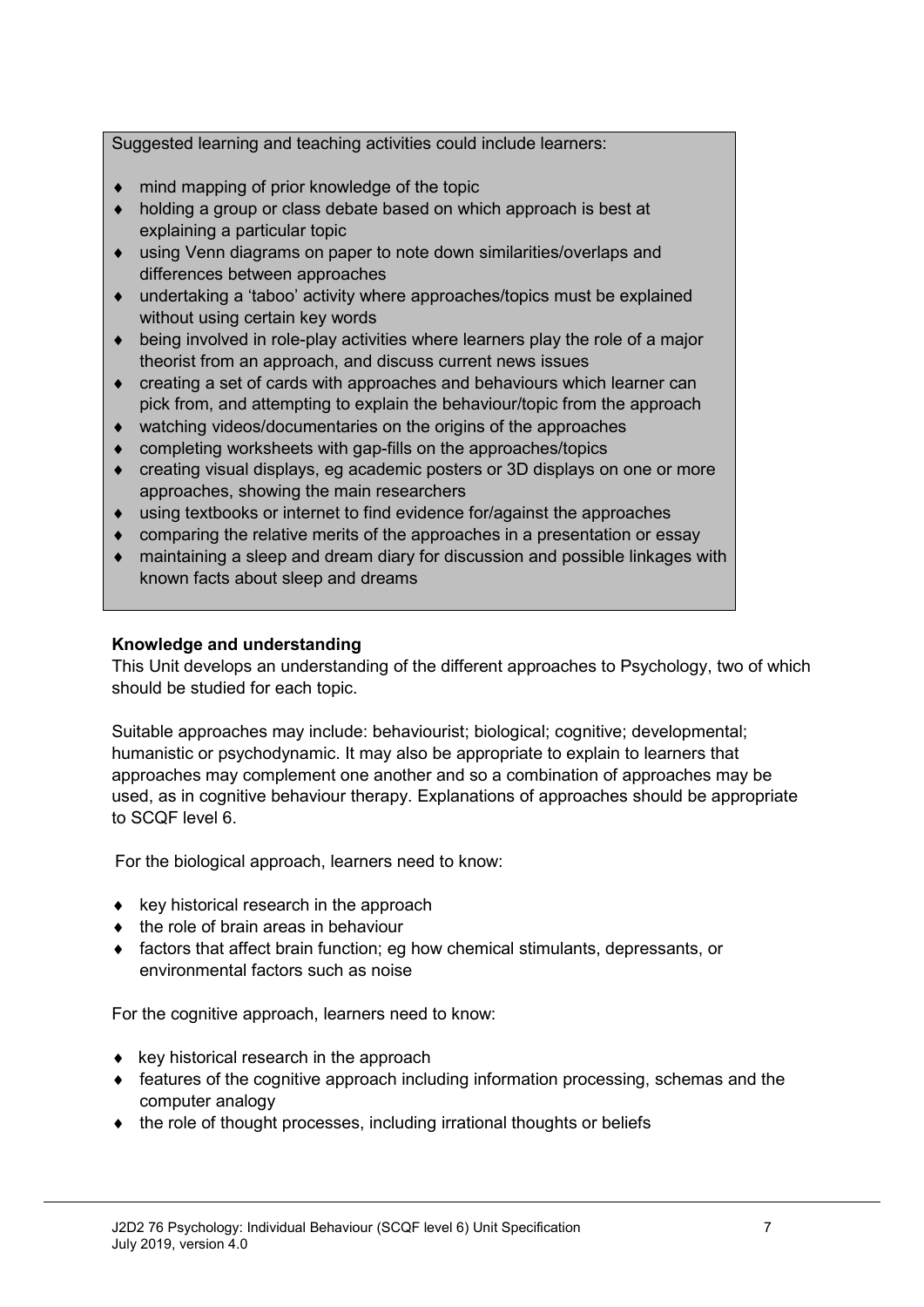Other approaches studied in the Unit should include an overview as follows:

- $\bullet$  basic principles of the approach
- ♦ key historical research in the approach
- terminology associated with the approach

#### **Topics**

When choosing a topic relevant to the Individual Behaviour Unit, teachers/lecturers should check that the topic can meet all of the requirements of the Unit. Therefore, does the topic:

- ♦ provide scope for learners to achieve the Unit Outcome, ie 'analyse aspects of individual behaviour'
- ♦ link to one or more psychological approaches
- ♦ have a real-world application that is supported by research evidence

#### **Topic suggestions**

- ♦ sleep, dreams and sleep disorders
- ♦ happiness
- ♦ fixed/growth mind sets
- ♦ memory
- ♦ stress
- ♦ personality
- ♦ psychopathology
- ♦ intelligence
- ◆ addiction
- ♦ creativity

#### **Sleep, dreams and sleep disorders**

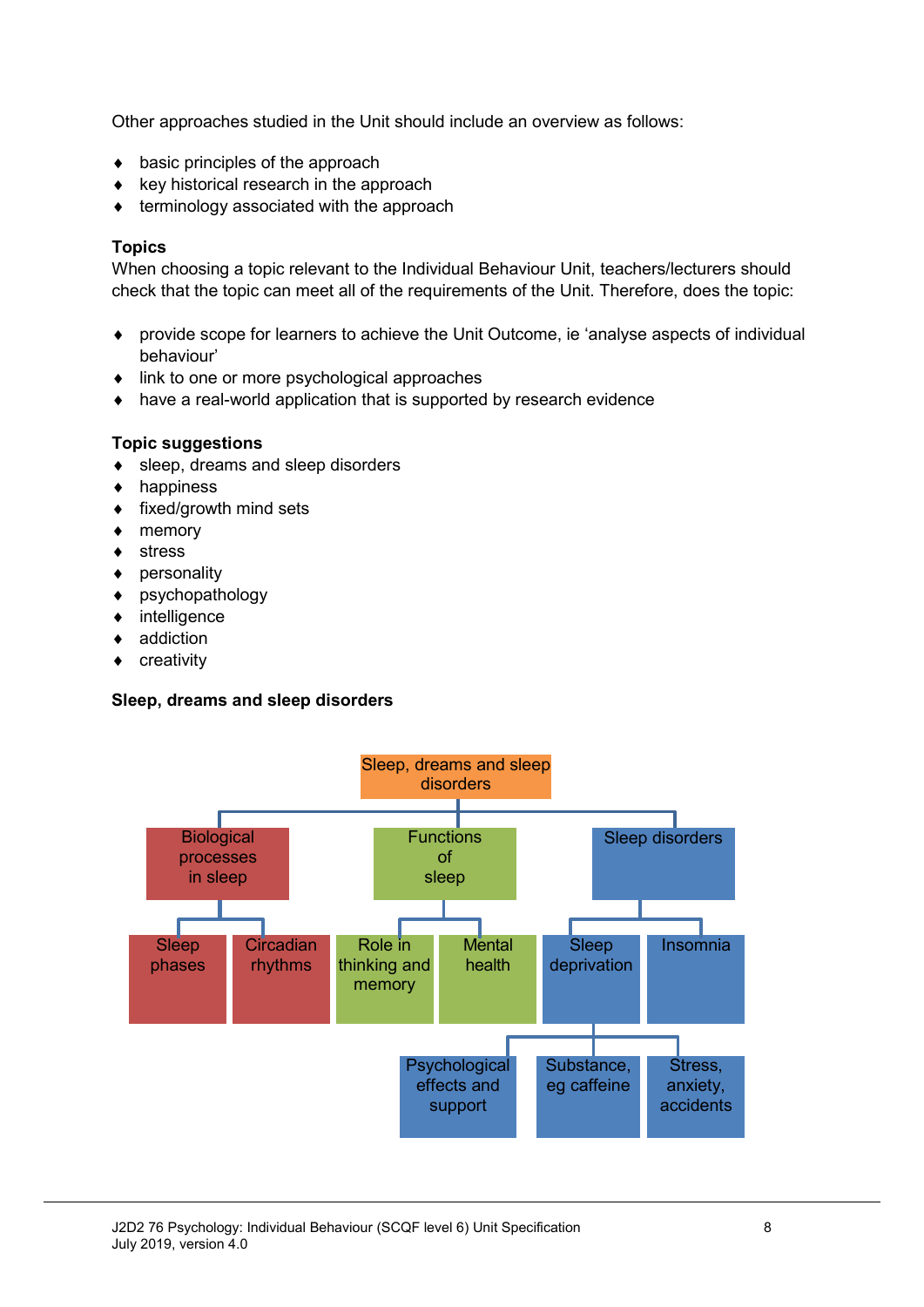### **Psychopathology**

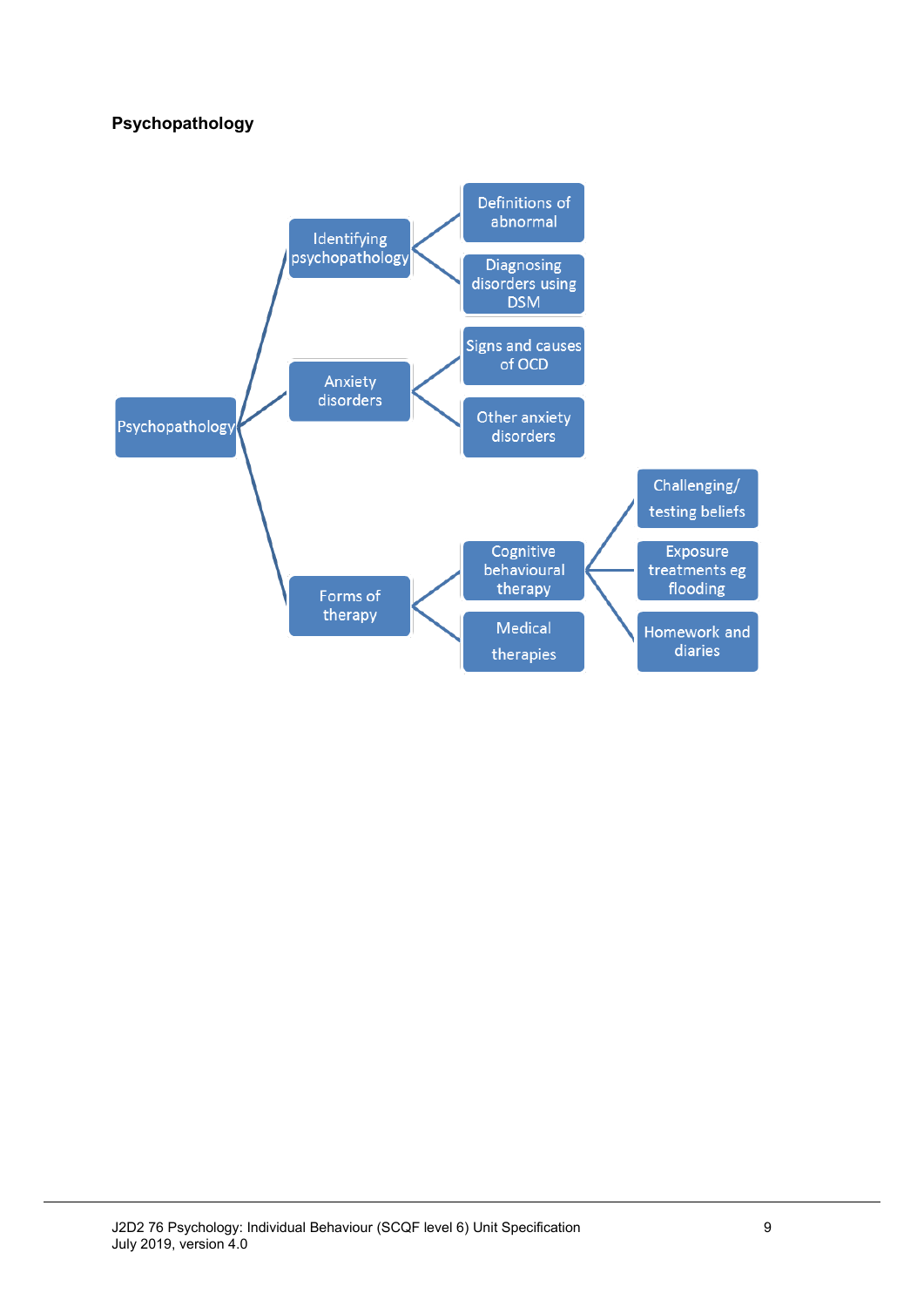

Research studies used in topics should include a mixture of contemporary and classic research.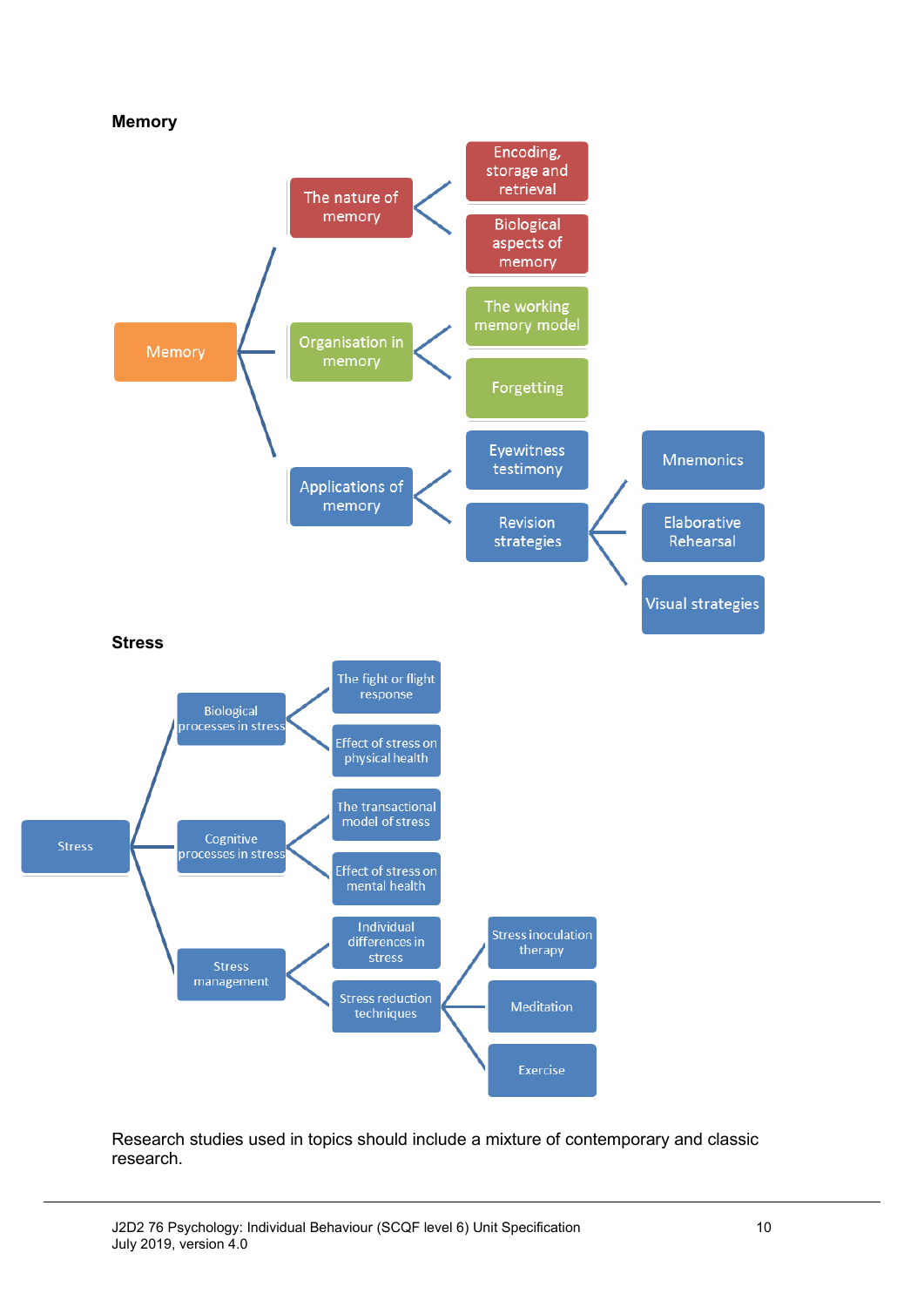## **Approaches to assessment**

There are a number of ways in which evidence for Unit assessment could be generated. **This Unit has one Outcome with a set of coherent Assessment Standards designed to promote holistic assessment.**

Approaches to the assessment of Units when they form part of a Course may differ from approach to assessing the same Unit when delivered free standing. Where Units are delivered on a stand-alone basis, teachers or lecturers will have more flexibility to develop approaches to delivering and assessing Units which are not related to Course assessment.

Evidence may be gathered in a variety of forms that best suit the needs of the learner and individual centres. Ideas for generating assessment evidence are recorded/ oral responses; academic posters, individual or group presentations, information leaflets; traditional question papers or a portfolio of evidence.

All learners must have evidence that they have individually met the Assessment Standards to gain this Unit.

#### Example:

A learner may choose to do a presentation which could draw on one or more topics studied, and may include:

- $\bullet$  an explanation of topic(s) studied
- $\bullet$  explanation of how the two mandatory approaches have been used in the topic(s)
- ♦ an explanation of how the topic(s) have been applied in the real world
- ♦ reference to research evidence

Alternative assessment approaches include:

♦ open-book tests, eg providing a stimulus piece with associated questions

Evidence could be able to be generated and held in a variety of formats that best suits the needs of the learner and centre. Assessors must choose an assessment format which takes into account the needs of all learners and implement the assessment at an appropriate stage in the Unit.

#### **Combining assessment within Units**

Assessment could be combined in this Unit by holistically assessing all the Outcomes of the Unit in a single assessment. When assessment within the Unit is holistic, teachers and lecturers should take particular care to track the evidence for each individual Outcome.

#### **Authenticity**

When the teacher/lecturer does not have this *direct evidence*, he/she will need to take steps to confirm that the learner's evidence was genuinely produced by them.

There are a number of techniques and strategies for ensuring that learners present work which is their own. For more guidance, please refer to SQA's *[Guide to Assessment.](http://www.sqa.org.uk/sqa/files_ccc/25GuideToAssessment.pdf)*

Guidance on assessment and re-assessment is available in SQA's *[Guide to Assessment](http://www.sqa.org.uk/sqa/files_ccc/25GuideToAssessment.pdf)*  available on SQA's website.